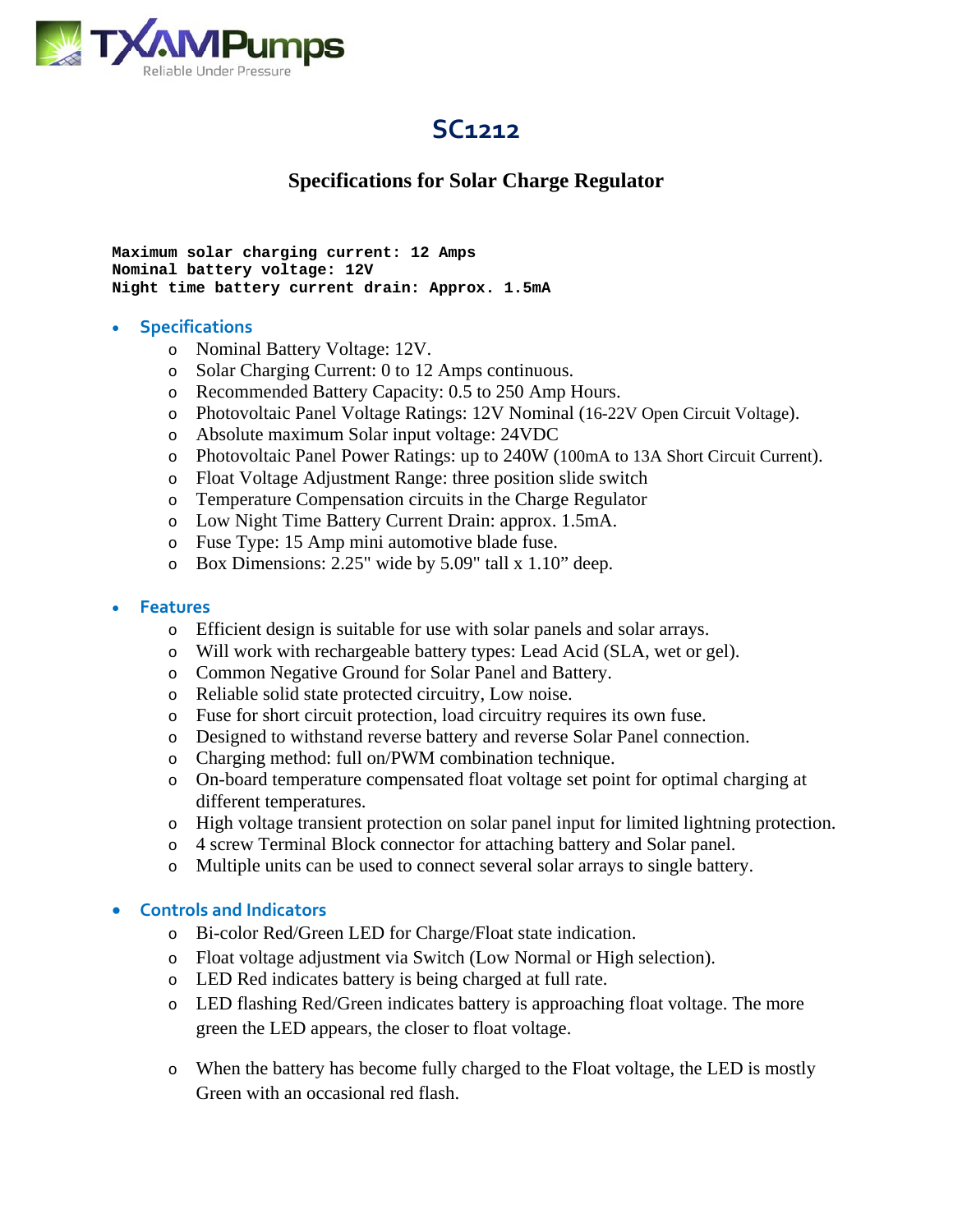

## **Operation**

When the Solar voltage is greater than the battery voltage, the charger turns on and sends power to the battery. Internal circuits prevent damage if the battery is connected with reverse polarity.

The float voltage circuitry compares the battery voltage to an internal reference voltage. The comparison point is offset by circuits for temperature compensation. The reference is also modified by the switch selection of Low Normal or High. Circuits provide the charge/float signal that controls the battery charging rate. The charge/float signal also drives the charging state indicator LED either red (charging) or green (floating) or somewhere between.

Circuits will prevent the battery from discharging through the solar panel at night.

The 15amp fuse is only for board protection and is not related to charge current or charge limit, always use 15 or 20 Amp fuse. The Fuse prevents excessive battery current from flowing in the event of a short circuit. Load circuitry requires its own fused disconnect. A transzorb absorbs transient voltage spikes that may be caused by lightning.

### **Setup**

Connect the solar panel to the PANEL terminals, and connect the Battery to the BATTERY terminals.

When the solar panel is in the sun, the battery will charge up. Normally the float voltage selection switch should be set to **Norma**l position. In systems where the battery is frequently deep-discharged or limited sun, the float voltage switch should be set to **High** position to allow a higher float voltage on the battery. This increases the charge of the battery's weaker cells. In systems where the battery is normally not discharged or there is a lot of daily sun you should select the **Low** float voltage setting. (This may help extend battery life.)

When the connected battery is low and the sun is shining, the LED will be red. As the battery reaches the float voltage, the LED will quickly alternate red/green and will be green when the battery is fully charged. When the sun goes down, the LED will shut off.

**Battery voltage must be above about 6 volts for charger to operate.** This is to prevent charging of a bad battery which can cause overheating. Also, the solar panel must be at a higher voltage than the battery in order for the charger to operate.